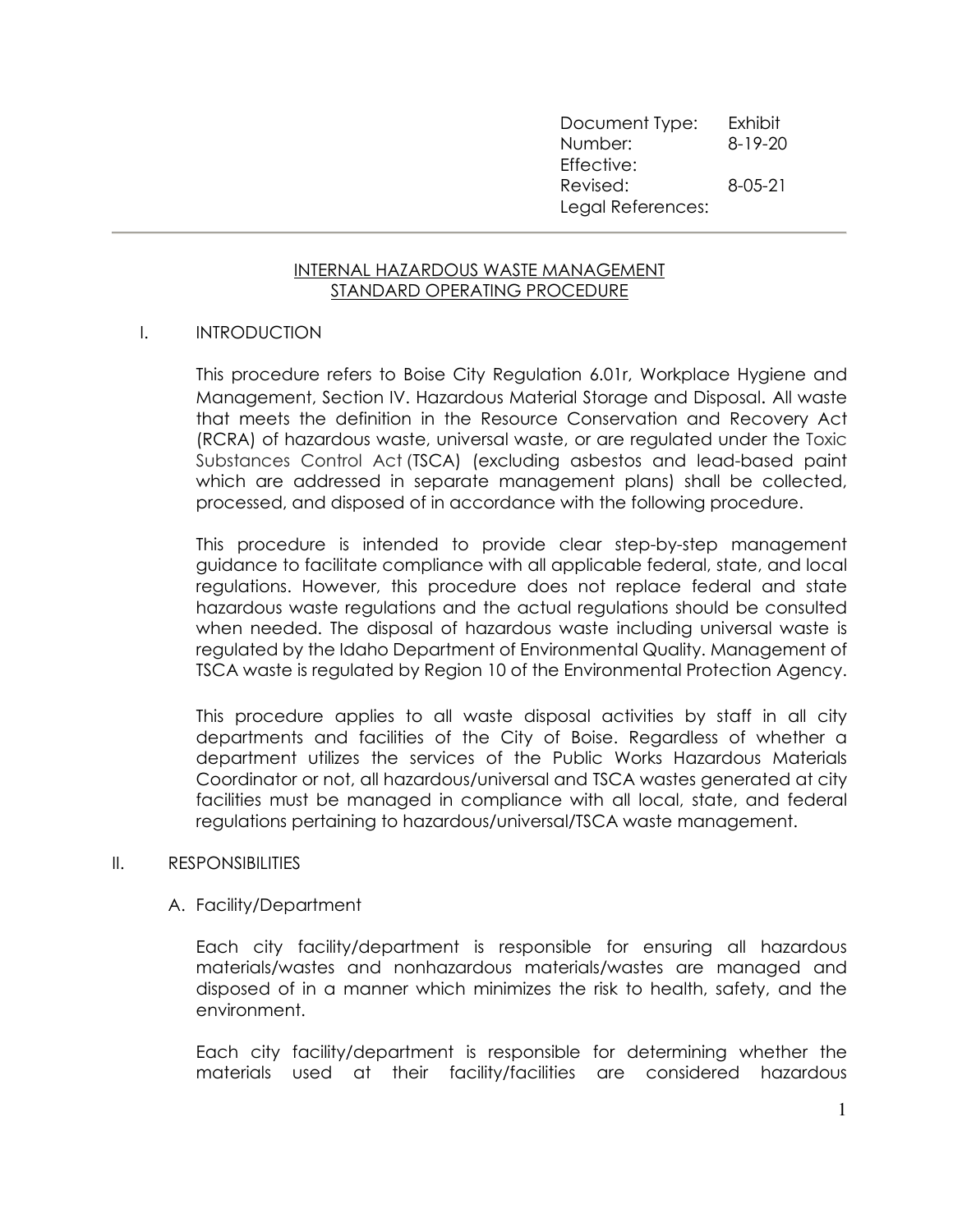waste(s)and/or a TSCA waste when identified for disposal. Safety Data Sheets (SDSs) can be used to assist in determining whether a material would be considered a hazardous waste. The city facility/department can also contact the Public Works Hazardous Materials Coordinator and request assistance in identifying materials in use at their facility/facilities that will require management as a hazardous and/or TSCA waste.

B. Facility/Department Managers and Supervisors

Facility/Department Managers and Supervisors are responsible for ensuring their staff's compliance with this procedure and that wastes are disposed properly in accordance with all applicable local, state, and federal regulations. Facility Management shall ensure their personnel are trained in the proper storage and handling of materials identified as hazardous and provide training on how unwanted materials and/or disposal of hazardous wastes are to be handled. Facility Management can request training assistance from the Hazardous Materials Coordinator as well as Risk and Safety in Human Resources. Work with staff to designate an indoor area (protected from weather and in compliance with regulations) for hazardous waste awaiting collection for proper disposal and designate a staff member as Waste Management Point-of-Contact (POC) for interaction with the Public Works Hazardous Materials Coordinator for disposal of wastes from the facility.

C. Facility/Department Staff

Facility/Department Staff must follow correct procedures for hazardous waste management and disposal in accordance with this procedure. Staff are responsible for determining the type of waste that requires disposal or requesting assistance from the Hazardous Materials Coordinator in making this determination. Staff are responsible for following this policy to ensure wastes are disposed properly and in accordance with all applicable local, state, and federal regulations. Staff shall ensure materials are in transportation-worthy containers that will not result in spills during transport. Staff are also responsible for reporting instances of leakage or other container conditions that would require special handling for transportation to disposal facility. Each facility/department staff should follow the procedures outlined in their specific Asset Management Policy to ensure unused containers of discontinued inprocess chemicals are tracked onsite prior to return to distributor. For example, Public Works Operations staff should follow the procedures outlined in the Public Works Operations Asset Management Policy to ensure unused containers of discontinued in-process chemicals are properly tracked prior to return to distributor.

It is the responsibility of the Facility Staff, working in conjunction with Supervisors and Facility Management, to determine whether a product or chemical housed/used at their facility is no longer needed for whatever reason (e.g.,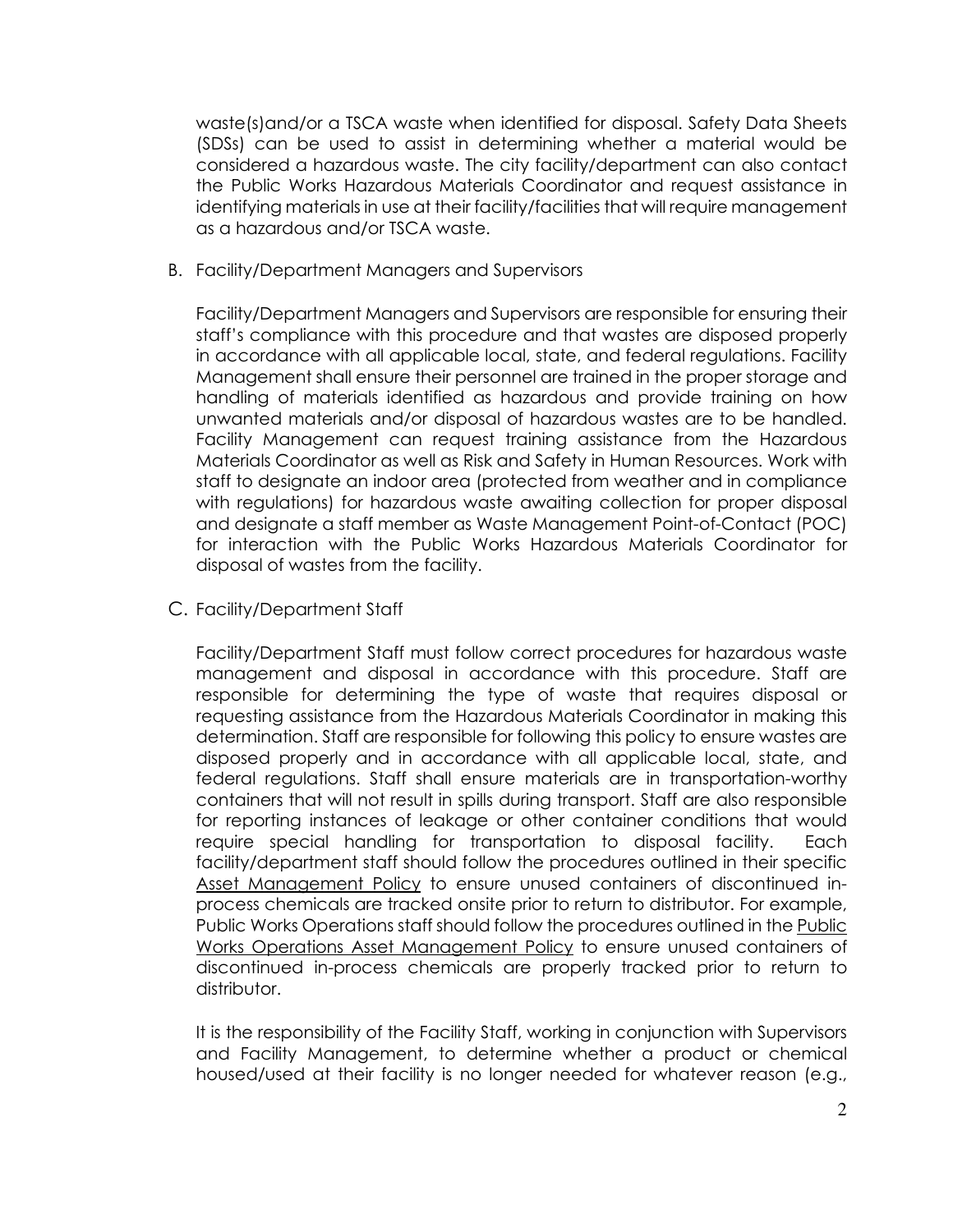discontinued use, unusable, change in process etc...). Using facility/staff knowledge, the appropriate Safety Data Sheet (SDS) would be found on the city's SDS management system, internet or requested from the appropriate distributor. Using the SDS as well as working with the Public Works Hazardous Materials Coordinator, Staff will ensure that wastes are disposed properly and in compliance with regulations.

D. Public Works Hazardous Materials Coordinator

The Public Works Hazardous Materials Coordinator is responsible for providing assistance to facility staff that request support with proper disposal of hazardous wastes in accordance with this procedure as well as providing support with hazardous materials management at city facilities, as requested. The Public Works Hazardous Materials Coordinator is responsible for tracking city facility hazardous waste generation information and generator status, and staying current with all pertinent federal, state, and local regulations pertaining to hazardous waste. The Public Works Hazardous Materials Coordinator is also responsible for working with Staff to keep this policy up to date and revised as needed.

### III. DEFINITIONS

A. Resource Conservation Recovery Act (RCRA)

The term RCRA is often used interchangeably to refer to the law, regulations and EPA policy and guidance. The law describes the waste management program mandated by Congress that gave EPA authority to develop the RCRA program. EPA regulations carry out the congressional intent by providing explicit, legally enforceable requirements for waste management. Hazardous waste is regulated under Subtitle C of RCRA. EPA has developed a comprehensive program to ensure that hazardous waste is managed safely from the moment it is generated to its final disposal (cradle-to-grave). Under Subtitle C, EPA may authorize states to implement key provisions of hazardous waste requirements in lieu of the federal government. Idaho Department of Environmental Quality has petitioned for, and received, primacy for RCRA oversight in the State of Idaho. If a state program does not exist, EPA directly implements the hazardous waste requirements in that state. Subtitle C regulations set criteria for hazardous waste generators, transporters, and treatment, storage and disposal facilities. This includes permitting requirements, enforcement and corrective action or cleanup.

1. Hazardous Waste

Hazardous waste is defined within RCRA as a federal solid waste that is either (1) from specific sources listed by EPA within RCRA (the F-list, K-list, P-list, Ulist); (2) exhibits one or more of the four hazardous waste characteristics (ignitability, corrosivity, reactivity, or toxicity) defined within RCRA; or (3) is mixed with or derived-from certain listed or characteristic hazardous waste.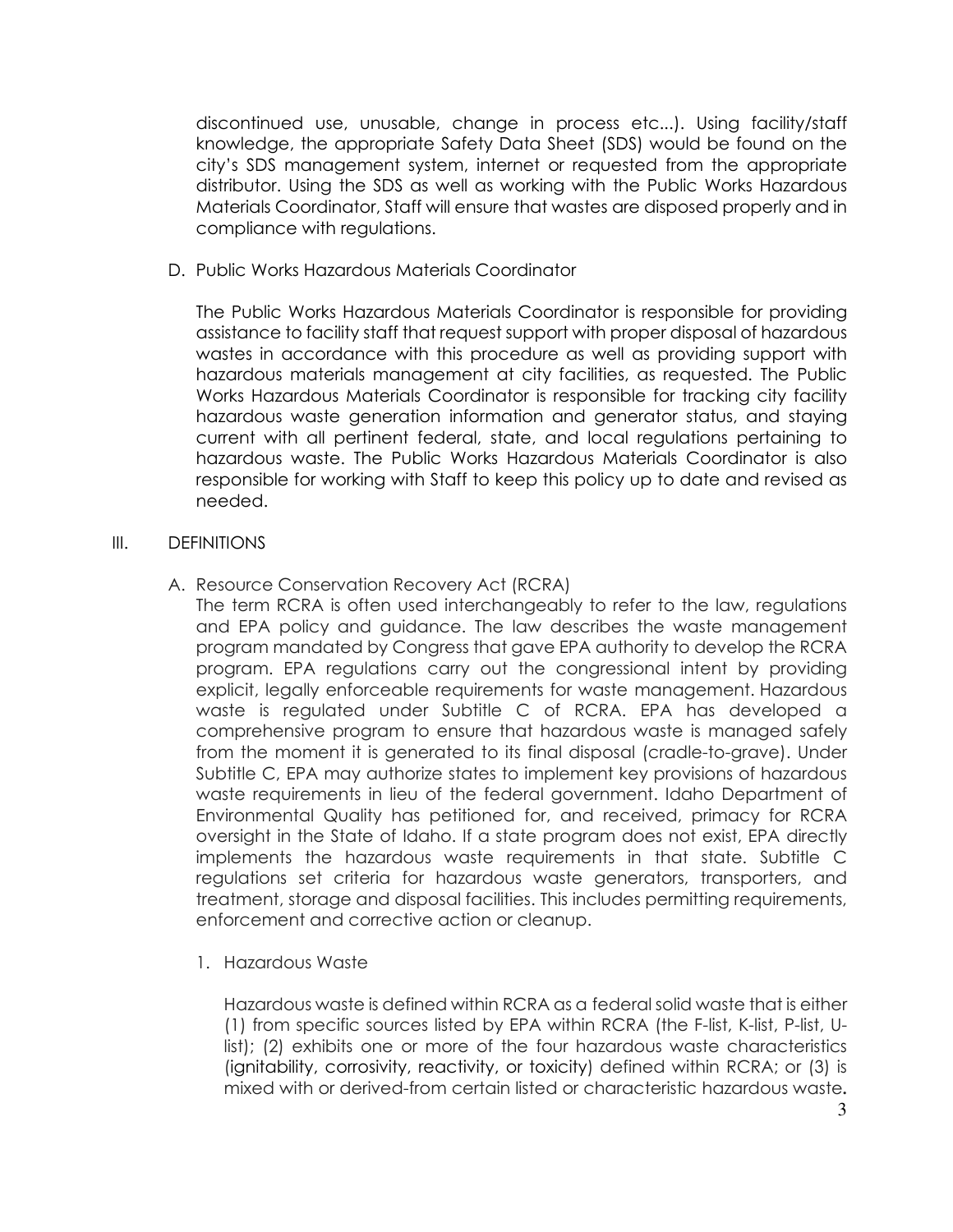Hazardous wastes can be liquids, solids, or contained gases. They can be the by-products of manufacturing processes, discarded used materials, or discarded unused commercial products.

- 2. RCRA Generator Status
	- a. Very Small Quantity Generators (VSQGs) [formerly known as Conditionally Exempt Small Quantity Generator] generate 100 kilograms (220 pounds) or less per month of hazardous waste or one kilogram (2.2 pounds) or less per month of acutely hazardous waste. Requirements include the following: must identify all the hazardous waste generated; may not accumulate more than 1,000 kilograms (2200 pounds) of hazardous waste at any time; and must ensure that hazardous waste is delivered to a person or facility who is authorized to manage it.
	- b. Small Quantity Generators (SQGs) generate more than 100 kilograms (220 pounds), but less than 1,000 kilograms (2200 pounds) of hazardous waste per month. SQGs may accumulate hazardous waste on-site for 180 days without a permit (or 270 days if shipping a distance greater than 200 miles). The quantity of hazardous on-site waste must never exceed 6,000 kilograms. SQGs must comply with the hazardous waste manifest requirements at 40 CFR part 262, subpart B and the pre-transport requirements at 40 CFR §§262.30 through 262.33. SQGs must manage hazardous waste in tanks or containers subject to the requirements found at 40 CFR §§262.16(b)(2) and (3). SQGs must comply with the preparedness and prevention requirements at 40 CFR §§262.16(b)(8) and (9), and the land disposal restriction requirements at 40 CFR part 268. There must always be at least one employee available to respond to an emergency. This employee is the emergency coordinator responsible for coordinating all emergency response measures. SQGs are not required to have detailed, written contingency plans.
	- c. Large Quantity Generators (LQGs) generate more than 1,000 kilograms (2200 pounds) of hazardous waste per month and may only accumulate waste onsite for 90 days. Certain exceptions apply. LQGs do not have a limit on the amount of hazardous waste accumulated onsite. Hazardous waste generated must be managed in tanks, containers, drip pads or containment buildings subject to the requirements found at 40 CFR §§  $262.17(a)(1)-(4)$  and, specifically for drip pads and containment buildings, 40 CFR part 265, subparts W and DD, respectively. LQGs must comply with the hazardous waste manifest requirements at 40 CFR part 262 subpart B and the pre-transport requirements at 40 CFR §§262.30 through 262.33. LQGs must comply with the preparedness, prevention and emergency procedure requirements at 40 CFR part 262 subpart M and the land disposal restriction requirements at 40 CFR part 268. LQGs must submit a biennial hazardous waste report.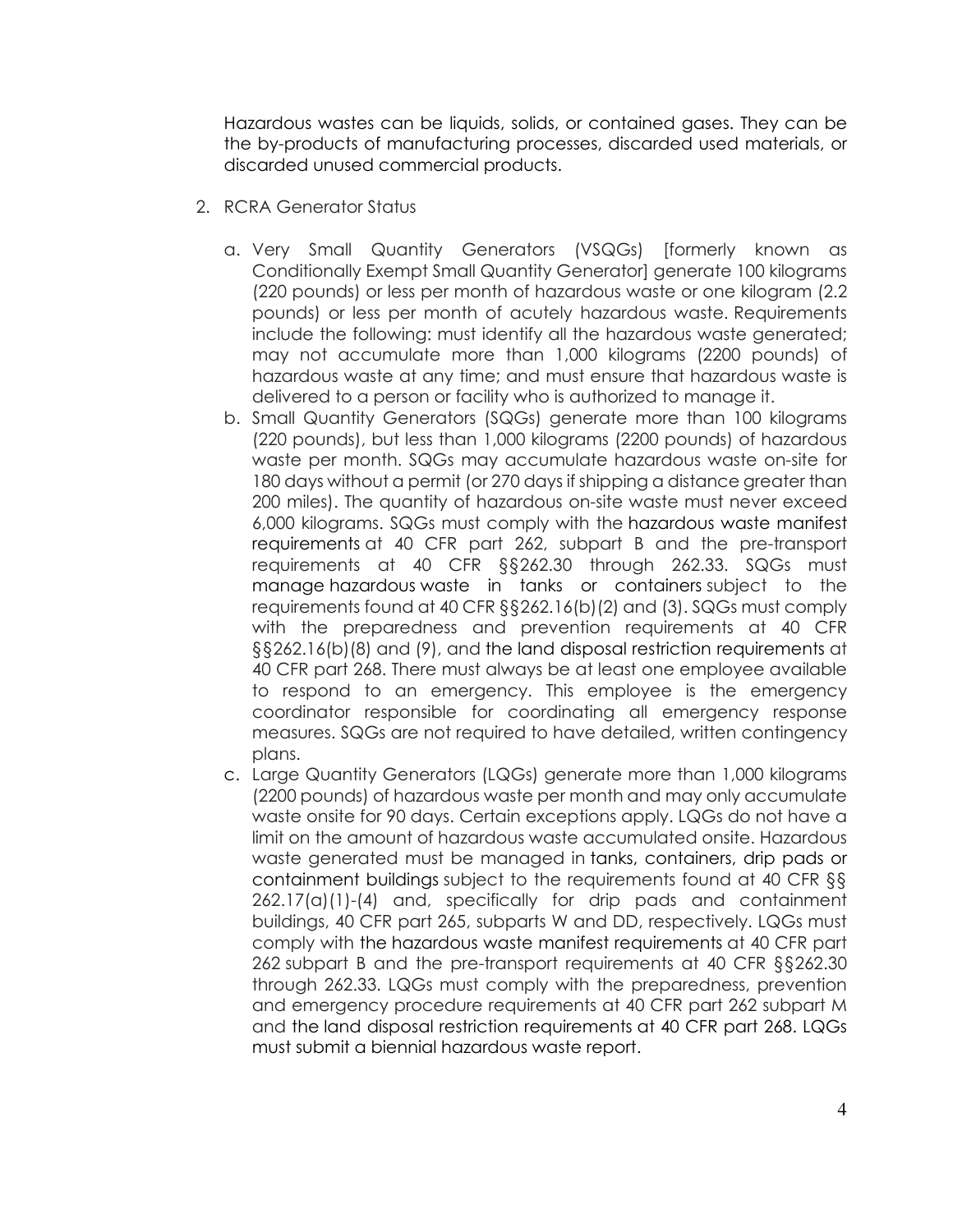- B. Universal Waste Rule. This rule streamlines the hazardous waste management standards for certain categories of hazardous waste that are commonly generated by a wide variety of establishments.
	- 1. Universal Wastes

Universal wastes are hazardous wastes that are widely produced by households and many different types of businesses. Universal wastes include televisions, computers and other electronic devices as well as batteries, fluorescent lamps, mercury thermostats, and other mercury containing equipment, among others. Universal waste quantities are counted separate from hazardous waste quantities.

- 2. Universal Waste Handler Status
	- a. Small Quantity Universal Waste Handler (SQUWH) accumulates no more than 5000 kilograms (11000 pounds) of all universal waste categories combined at their location at any time. SQUWHs can store universal waste for up to one (1) year.
	- b. Large Quantity Universal Waste Handler (LQUWH) accumulates more than 5000 kilograms (11000 pounds) of all universal waste categories combined at their location at any time. LQUWHs can store universal waste for up to one (1) year.
- C. Toxic Substance Control Act (TSCA) provides EPA with authority to require reporting, record-keeping and testing requirements, and restrictions relating to chemical substances and/or mixtures. TSCA addresses the production, importation, use, and disposal of specific chemicals including polychlorinated biphenyls (PCBs), asbestos, radon and lead-based paint. NOTE: Asbestos and lead-based paint are addressed in separate management plans which can be found at http://publicworks.boise.local/forms-and-documents/. When these materials are identified at city facilities, the appropriate referenced management plan must be adhered to.

## IV. WASTE TYPES AND MANAGEMENT PROCEDURES –

Provided are examples of common wastes generated at city facilities, but these examples are not inclusive. Each city facility must determine the proper status of each waste generated to facilitate proper management for disposal.

# A. RCRA – Regulated Hazardous Waste - REVISED August 2021

# 1. Paint

a. Oil-based

Oil-based paint is regulated and when no longer useful, must be placed in the designated management area for pick up by the Hazardous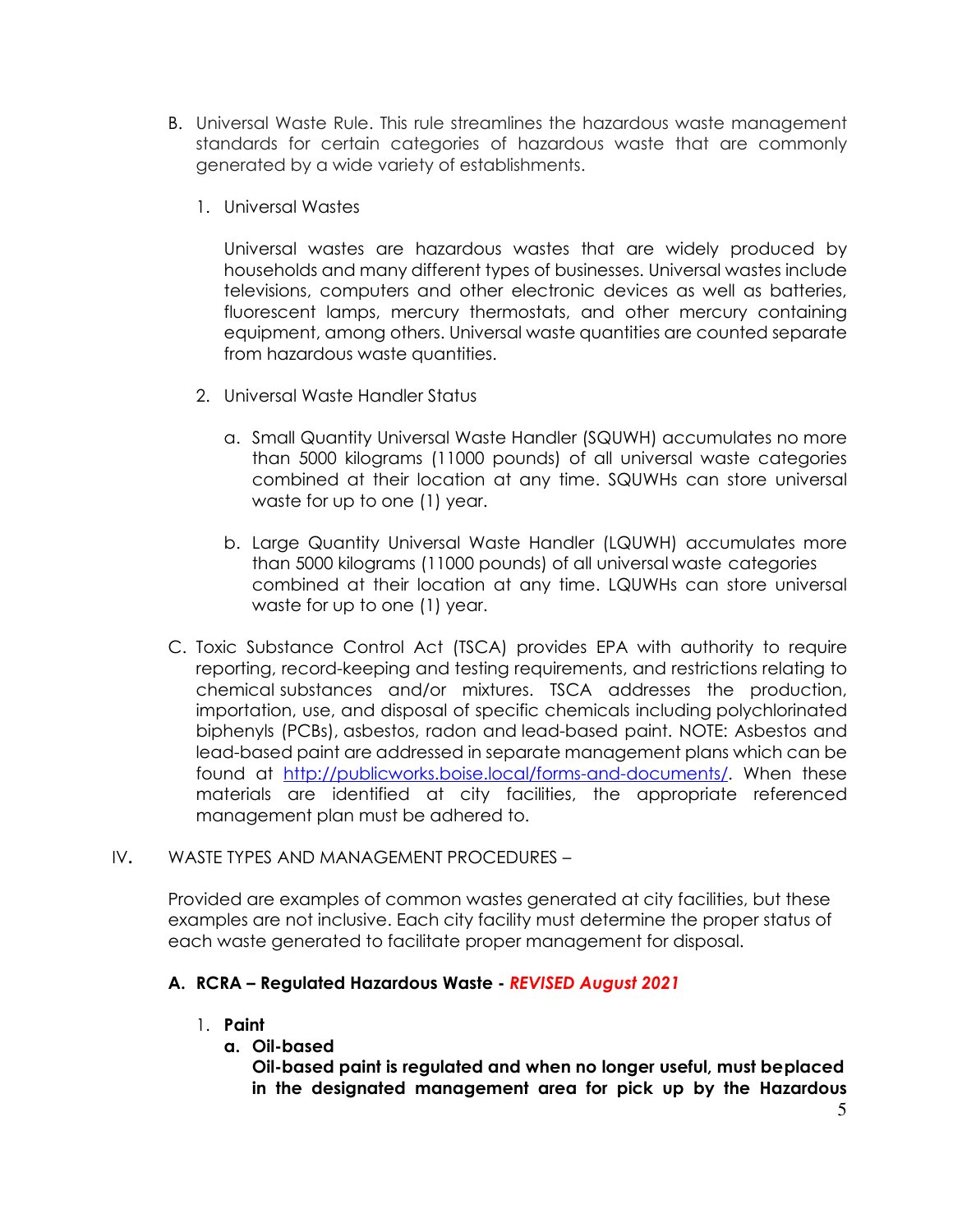Materials Coordinator. Staff should inform their designated Waste Management POC when they have placed an item in the management area for pick up. The POC will notify and schedule pick up with the Hazardous Materials Coordinator on an as needed basis. However, containers with residue (usually in the form of a "rubbery" puck at the bottom of the container) must be managed as a hazardous waste and cannot be thrown into the trash. Completely empty oil-based paint containers can be placed in the trash.

b. Paint-related Materials

Miscellaneous paint-related products such as two-part epoxies, mineral spirits, paint thinner etc., are regulated and when no longer useful, must be placed in the designated management area for pick up by the Hazardous Materials Coordinator. Staff should inform their designated Waste Management POC when they have placed an item in the management area for pick up. The POC will notify and schedule pick up with the Hazardous Materials Coordinator on an as needed basis.

c. Latex

Latex paint is not regulated as a hazardous waste. However, latex paint is managed through the Business Program of the Household Hazardous Waste Collection Program. Through the Business Program, unwanted latex is sent to a paint reformulator where the paint is reprocessed into a retail product. Since this program is available to City of Boise facilities, the city prefers to handle unwanted latex through the Business Program. When facility staff identify latex paint that is no longer useful, it must be placed in the designated management area for pick up by the Hazardous Materials Coordinator. Staff should inform their designated Waste Management POC when they have placed an item in the management area for pick up. The POC will notify and schedule pick up with the Hazardous Materials Coordinator on an as needed basis. If latex paint containers are empty or contain dried remnants (no free liquids), they can be placed in the trash.

NOTE: latex paint quantities do not count toward a facility's generator status.

2. Used or Obsolete Chemicals

Used or obsolete chemicals such as industrial cleaners, degreasers, curing agents, solvents etc. are regulated and when no longer useful, must be placed in the designated

management area for pick up by the Hazardous Materials Coordinator. Staff should inform their designated Waste Management POC when they have placed an item in the

management area for pick up. The POC will notify and schedule pick up with the Hazardous Materials Coordinator on an as needed basis.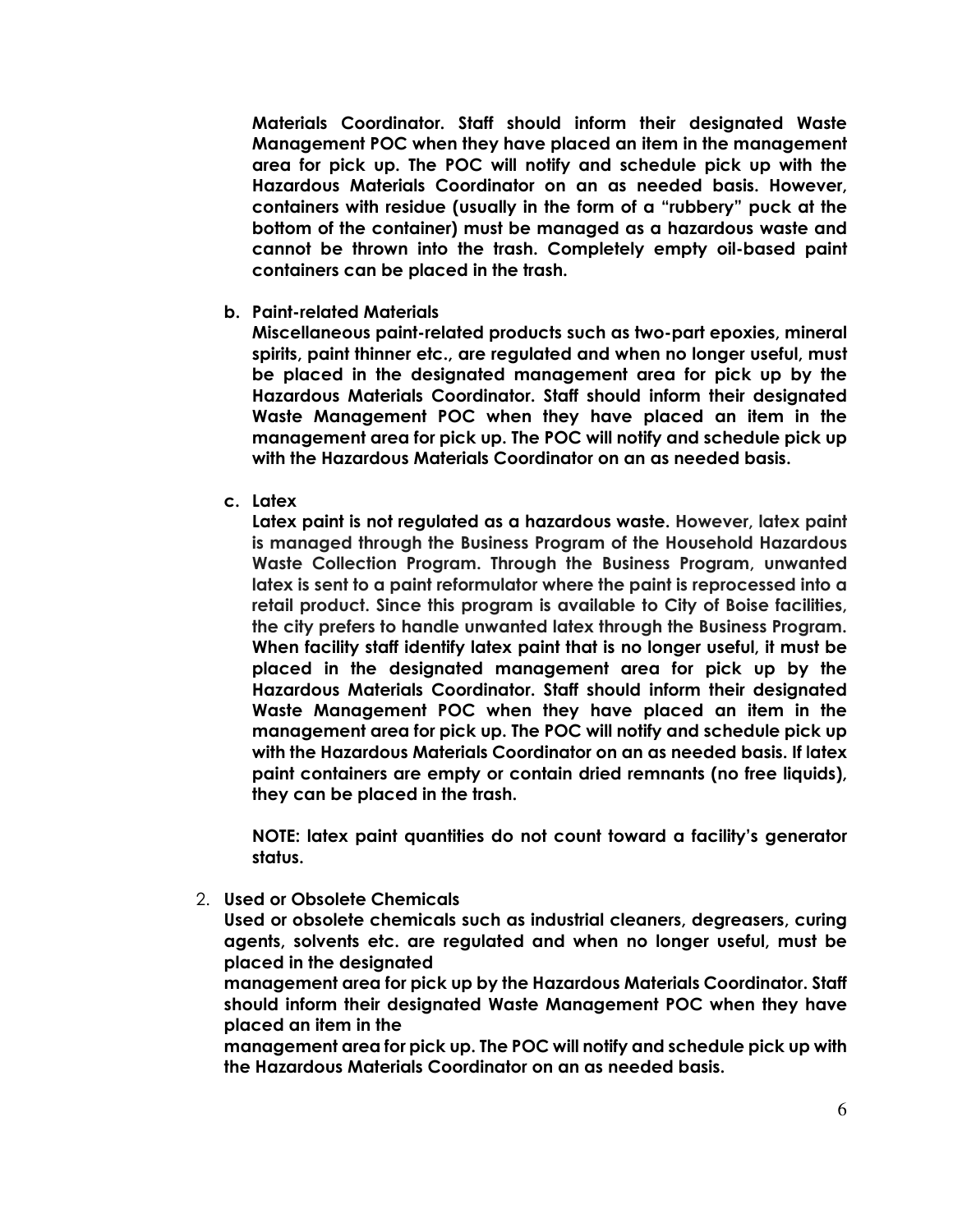3. Pesticides/Herbicides

Use of pesticides/herbicides is regulated under the Federal Insecticide, Fungicide, and Rodenticide Act (FIFRA) and when no longer useful, the disposal of these materials is covered

by RCRA. When deemed no longer useful, pesticides/Herbicides must be placed in the designated management area for pick up by the Hazardous Materials Coordinator. Staff

should inform their designated Waste Management POC when they have placed an item in the management area for pick up. The POC will notify and schedule pick up with the

Hazardous Materials Coordinator on an as needed basis.

## 4. Solvent-based Parts Washers

Spent solvent from facility parts washers is a regulated waste. Facilities with solvent-based parts washers must have the washers maintained by a qualified service company to

ensure that waste solvent is managed appropriately and in compliance with regulations. By law, waste manifests generated by the service company and signed by a facility

representative must be kept onsite for at least three (3) years. However, it is the City of Boise's policy to retain these documents for perpetuity. Waste manifests are legal documents

and are important in providing documentation that the facility is managing this waste stream in compliance with regulations.

Note: the amount of spent solvent generated when the washer is serviced does count toward the monthly total amount allowed under the facility's generator status.

# 5. Unknowns and other wastes

Unmarked/unlabeled containers of materials will have to be characterized to determine appropriate management. There are two ways an unknown and/or waste can be

characterized:

- a. Through facility/staff knowledge of materials historically used or currently used at the facility. Using facility/staff knowledge, the appropriate Safety Data Sheet (SDS) would be found on the city's SDS management system, internet or requested from the appropriate distributor. SDS will be used to assist in determination of disposal options; and
- b. Through sampling and chemical analysis outlined in RCRA. Based on operations at facility, some analyses could be determined to be unnecessary. If laboratory testing is necessary to characterize the unknown, it is the responsibility of the Hazardous Materials Coordinator to gather the appropriate sampling containers, etc. and coordinate the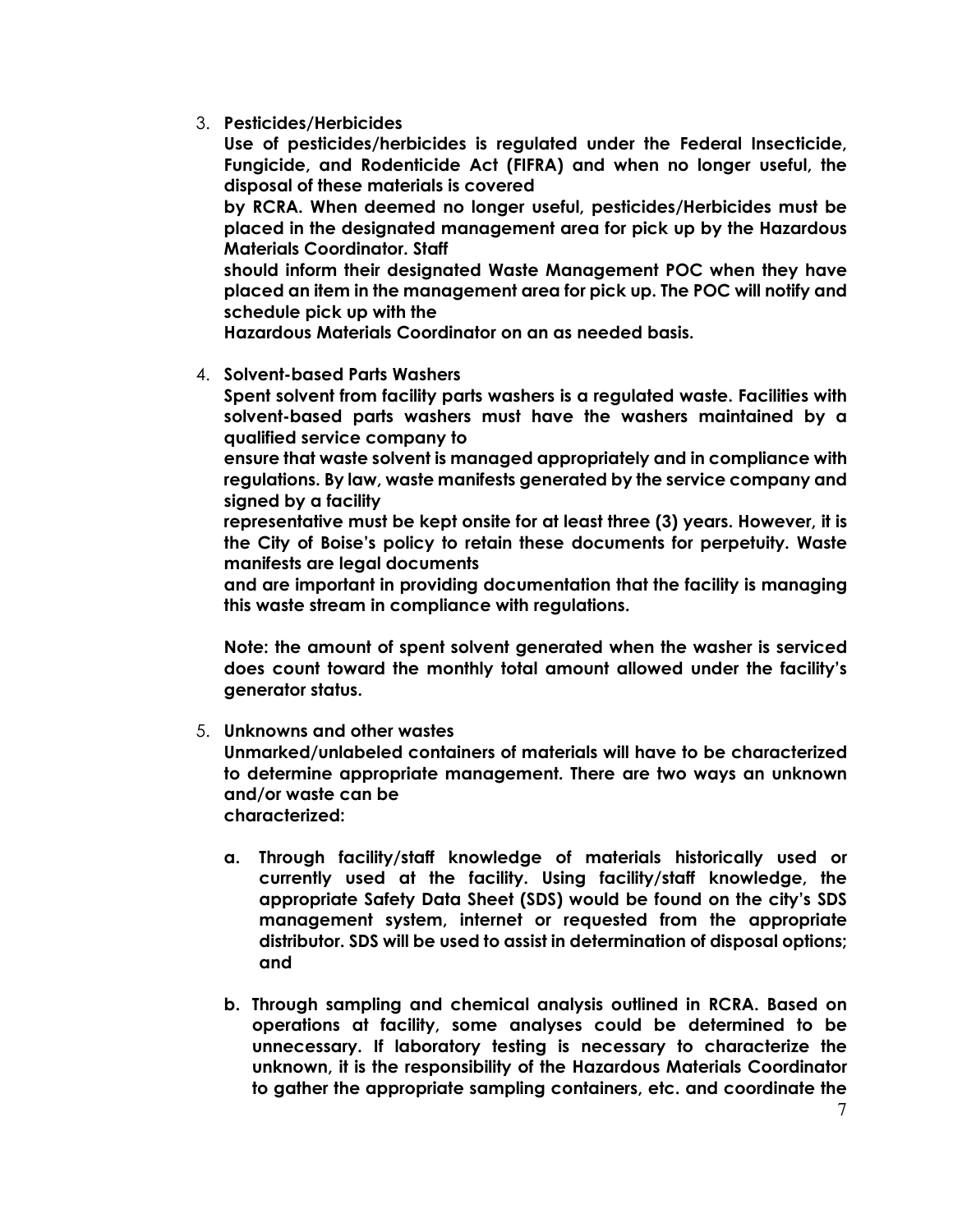onsite sampling of the unknown with the Facility POC. The Hazardous Materials Coordinator will be responsible for shipping the samples to the testing laboratory and coordinating communication with them. Unknowns should be stored in an appropriate container in the designated facility management area until characterization results are available. Management of the unknown will proceed accordingly based on analytical results. If the analytical results indicate the waste exceeds any of the characteristic threshold limits for ignitability, corrosivity, reactivity, and toxicity that are outlined in RCRA, the waste must be managed as a hazardous waste.

- B. Universal Hazardous Waste Regulated Universal Waste
	- 1. Batteries

Rechargeable and specialty batteries (i.e., button and/or wafer-type) are regulated and when no longer useful, must be placed in the designated management area for pick up by the Hazardous Materials Coordinator. Staff should inform their designated Waste Management POC when they have placed an item in the management area for pick up. The POC will notify and schedule pick up with the Hazardous Materials Coordinator on an as needed basis.

2. Lead-acid Batteries

Sealed and unsealed lead-acid batteries are regulated and when no longer useful, must be placed in the designated management area for pick up by the Hazardous Materials Coordinator. Staff should inform their designated Waste Management POC when they have placed an item in the management area for pick up. The POC will notify and schedule pick up with the Hazardous Materials Coordinator on an as needed basis.

- 3. Fluorescent Bulbs and Compact Fluorescent Lights (CFLs)
	- Fluorescent bulbs and CFLs contain mercury, are regulated and when no longer useful, must be placed in the designated management area for pick up by the Hazardous Materials Coordinator. Bulbs should be stored in an indoor location in such a way as to minimize breakage. Staff should inform their designated Waste Management POC when they have placed an item in the management area for pick up. The POC will notify and schedule pick up with the Hazardous Materials Coordinator on an as needed basis. However, these items can only be stored for up to one (1) year and therefore require management at least once in a 12-month period.
- 4. Ultraviolet (UV) Bulbs

UV disinfection bulbs contain mercury, are regulated and when no longer useful, must be placed in the designated management area for pick up by the Hazardous Materials Coordinator. Bulbs should be stored in an indoor location in such a way as to minimize breakage. Staff should inform their designated Waste Management POC when they have placed an item in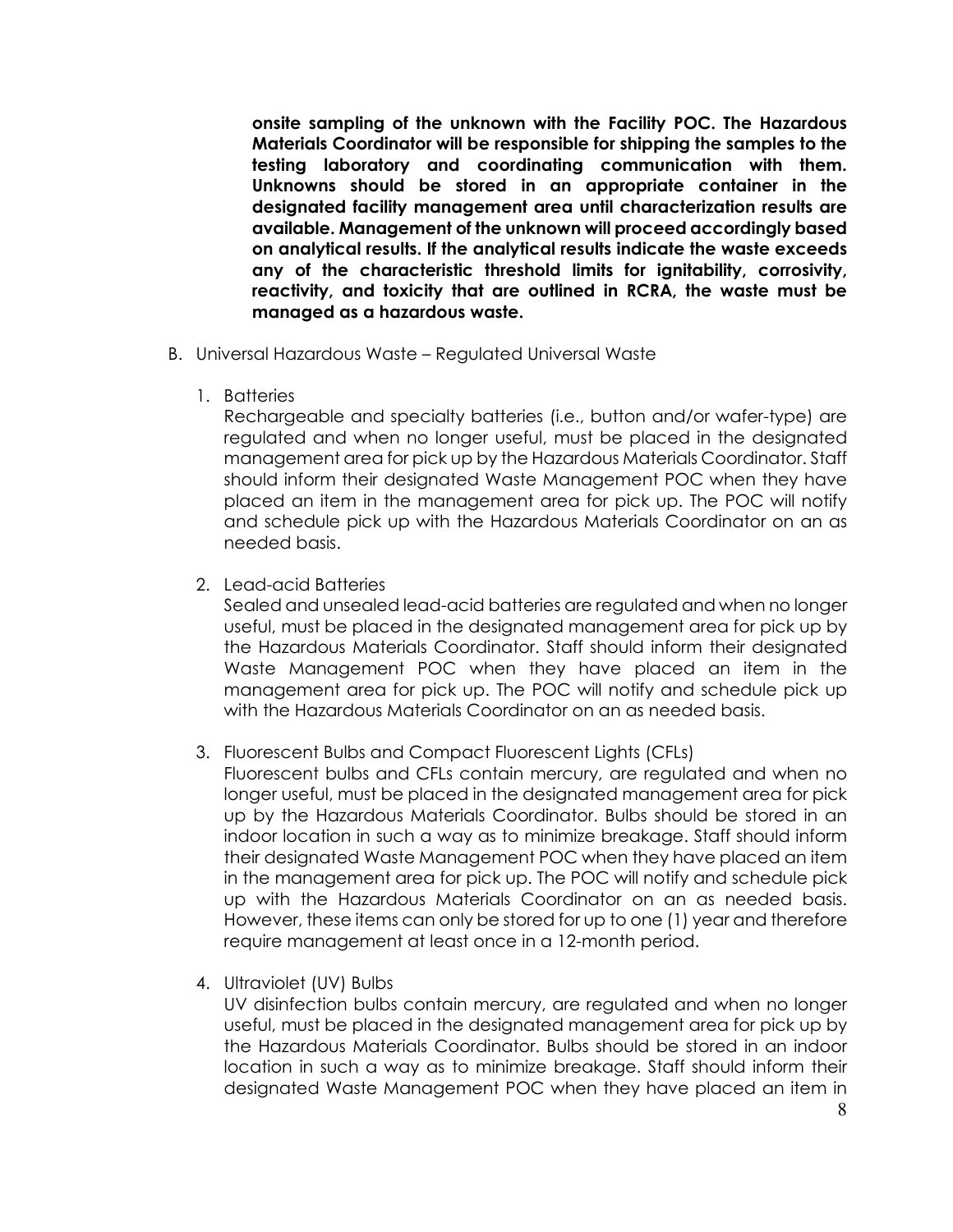the management area for pick up. The POC will notify and schedule pick up with the Hazardous Materials Coordinator on an as needed basis. However, these items can only be stored for up to one (1) year and therefore require management at least once in a 12-month period.

5. High Intensity Discharge (HID) Lamps

HID lamps include mercury vapor, metal halide, and high-pressure sodium. These lamps contain mercury, are regulated and when no longer useful, must be placed in the designated management area for pick up by the Hazardous Materials Coordinator. Lamps should be stored in an indoor location in such a way as to minimize breakage. Staff should inform their designated Waste Management POC when they have placed an item in the management area for pick up. The POC will notify and schedule pick up with the Hazardous Materials Coordinator on an as needed basis. However, these items can only be stored for up to one (1) year and therefore require management at least once in a 12-month period.

- 6. Mercury-containing Equipment (i.e., Thermostats and Electrical Switches) Mercury-containing equipment such as thermostats or electrical switches are regulated and when no longer useful, must be placed in the designated management area for pick up by the Hazardous Materials Coordinator. Mercury-containing equipment should be stored in an indoor location in such a way as to minimize breakage. Staff should inform their designated Waste Management POC when they have placed an item in the management area for pick up. The POC will notify and schedule pick up with the Hazardous Materials Coordinator on an as needed basis. However, these items can only be stored for up to one (1) year and therefore require management at least once in a 12-month period.
- 7. Electronics/Cathode Ray Tubes (CRTs)
	- There are no known CRT televisions and/or computer monitors remaining within city facilities. However, if a CRT were to be found, it must be placed in a designated management area for pick up by the Hazardous Materials Coordinator. Electronic equipment that is taken out of service will be evaluated by City IT Staff and designated either for surplus (reuse) or unusable and tagged for electronics recycling. Electronic items tagged for recycling must be placed in a designated waste management area for pick up by the Hazardous Materials Coordinator. Staff should inform their designated Waste Management POC when they have placed an item in the management area for pick up. The POC will notify and schedule pick up with the Hazardous Materials Coordinator on an as needed basis.

Abandoned electronics including CRT televisions that are found on city property can be taken by city staff to the electronics recycling area at the Ada County Landfill. Electronics recycling at the landfill is provided free of charge to Ada County residents and businesses.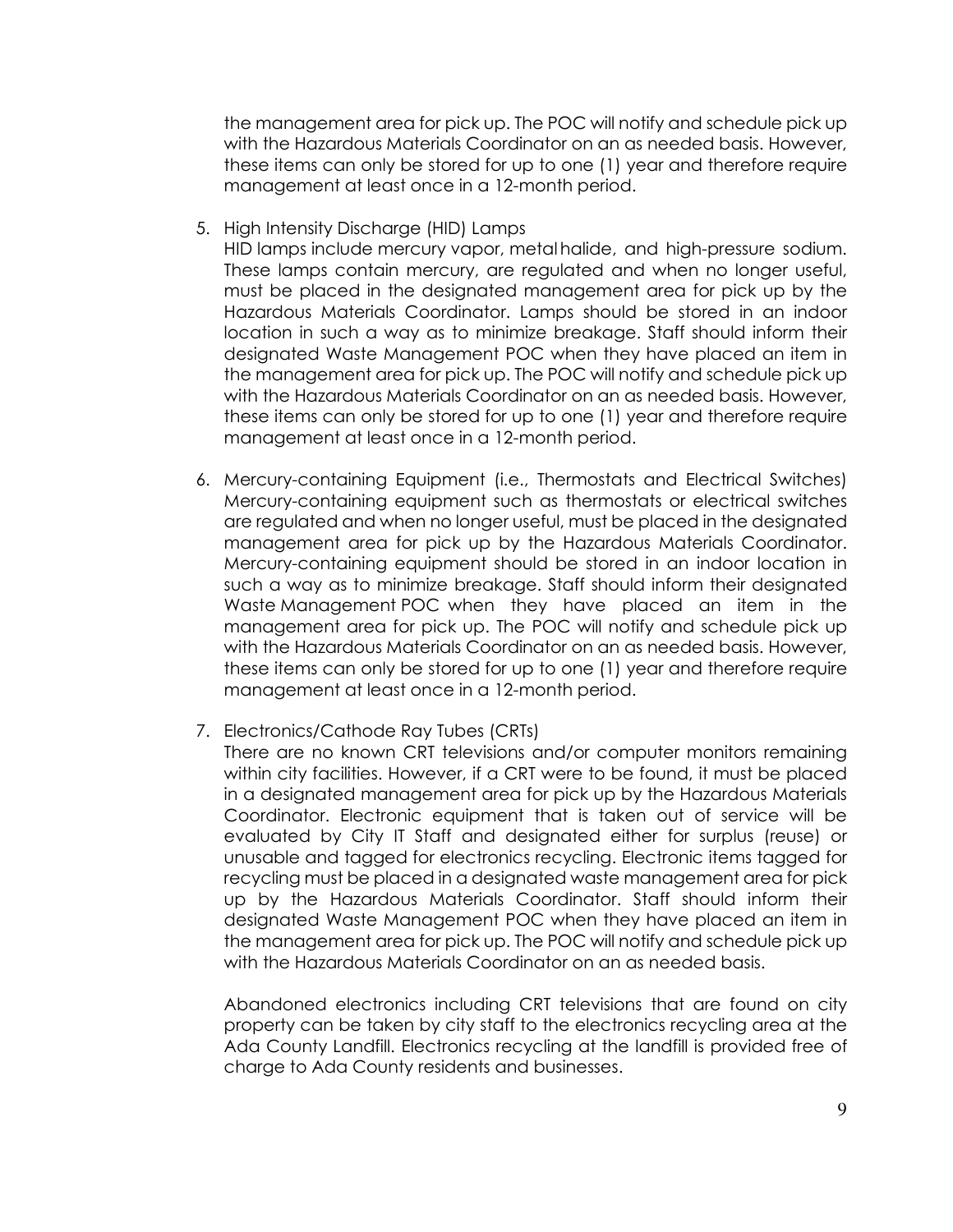# 8. Aerosols – Revised August 2021

Aerosols of all types, whether they contain product or are empty, are regulated and when no longer useful, should be placed in the designated management area for pick up by the Hazardous Materials Coordinator. Staff should inform their designated Waste Management POC when they have placed an item in the management area for pick up. The POC will notify and schedule pick up with the Hazardous Materials Coordinator on an as needed basis.

- C. TSCA-regulated Wastes
	- 1. Light Ballasts and Miscellaneous Electrical Equipment

Fluorescent light ballasts that are intact and non-leaking with a Polychlorinated Biphenyl (PCB) -level of less than 50 ppm (generally, typical fluorescent light ballasts fall below this level) are considered a solid waste (not a hazardous waste) and not regulated under TSCA. However, the City of Boise prefers to handle these as a TSCA waste; and regardless of PCBlevels, leaking ballasts must be managed as a TSCA waste. The following criteria are provided to identify fluorescent light ballasts that may contain PCBs:

- Ballasts manufactured before July 1, 1979 may contain PCBs and for management purposes, should be considered to contain PCBs
- Ballasts manufactured between July 1, 1979 and July 1, 1998 that do not contain PCBs must be labeled "No PCBs"
- If a ballast is not labeled "No PCBs," and was manufactured before 1998, it is best to assume it contains PCBs
- Ballasts manufactured after 1998 are not required to be labeled. If there is not a clear date stamp indicating 1998 or later, for management purposes, the ballast should be considered to contain PCBs.

Light ballasts that are no longer functioning or are unwanted should be inspected using the above criteria. Ballasts that are clearly marked "No PCBs" can be recycled through each city facility's metals recycler. Ballasts that are date stamped 1998 or later do not contain PCBs and do not have to be marked "NO PCBs." These ballasts can also be recycled through each city facility's metals recycler. Ballasts that are not clearly marked, date stamped, or have a manufacture date before July 1, 1979 must be placed in the designated management area for pick up by the Hazardous Materials Coordinator. Staff should inform their designated Waste Management POC when they have placed an item in the management area for pick up. The POC will notify and schedule pick up with the Hazardous Materials Coordinator on an as needed basis. However, these items can only be stored for up to one (1) year and therefore require management at least once in a 12-month period.

D. Miscellaneous Wastes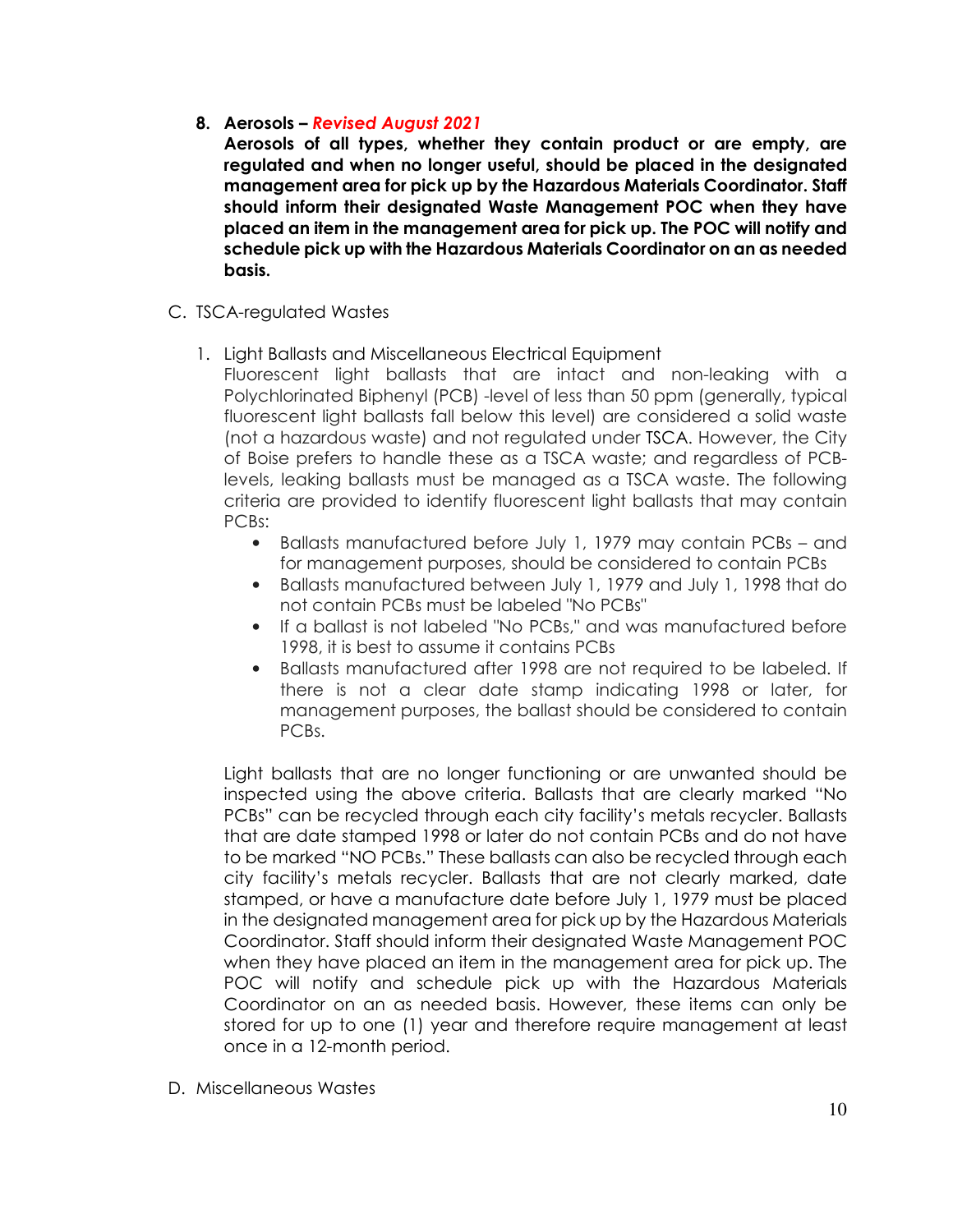## 1. Used Oil, Lubricants, Greases

Used oil, lubricants, and greases are regulated and should be managed through a used oil recycler/fuels blender contractor. Any products that are not accepted by the oil recycling/fuels blending company must be placed in the designated management area for pick up by the Hazardous Materials Coordinator. Staff should inform their designated Waste Management POC when they have placed an item in the management area for pick up. The POC will notify and schedule pick up with the Hazardous Materials Coordinator on an as needed basis.

Note: When used oil, lubricants, and greases are managed through a fuels blender contractor who reuses the materials for their BTU value, the materials do not count against the facility's generator status. If a fuels blender contractor is not utilized for the management of these types of materials, the materials should be placed in the designated management area for pick up by the Hazardous Materials Coordinator. In the latter case, quantities of these materials would count toward the monthly total amount allowed under the facility's generator status.

- E. Facility-specific Waste Generation
	- 1. Water Quality Lab

The Water Quality Lab at the West Boise Water Renewal facility provides a unique function for the City of Boise. Wastes generated at this facility are regulated and vary depending on the types of analyses performed. When waste is generated, staff should place it in the appropriate storage container and place it in the designated management area for pick up. Staff should inform their designated Waste Management POC when they have placed an item in the management area for pick up. The POC will notify and schedule pick up with the Hazardous Materials Coordinator on an as needed basis.

2. Boise Police Department (BPD) Crime Lab

The BPD Crime Lab at City Hall West provides a unique function for the City of Boise. Wastes generated at this facility are regulated and vary depending on the types of analyses performed. When waste is generated, staff should place it in the appropriate storage container and place it in the designated management area for pick up. Staff should inform their designated Waste Management POC when they have placed an item in the management area for pick up. The POC will notify and schedule pick up with the Hazardous Materials Coordinator on an as needed basis.

3. Water Renewal Facilities

Water Renewal Facilities staff utilize abrasives chambers for cleaning and paint removal on the outer surface of equipment and parts. When the abrasive media is replaced, a sample of the used media must be collected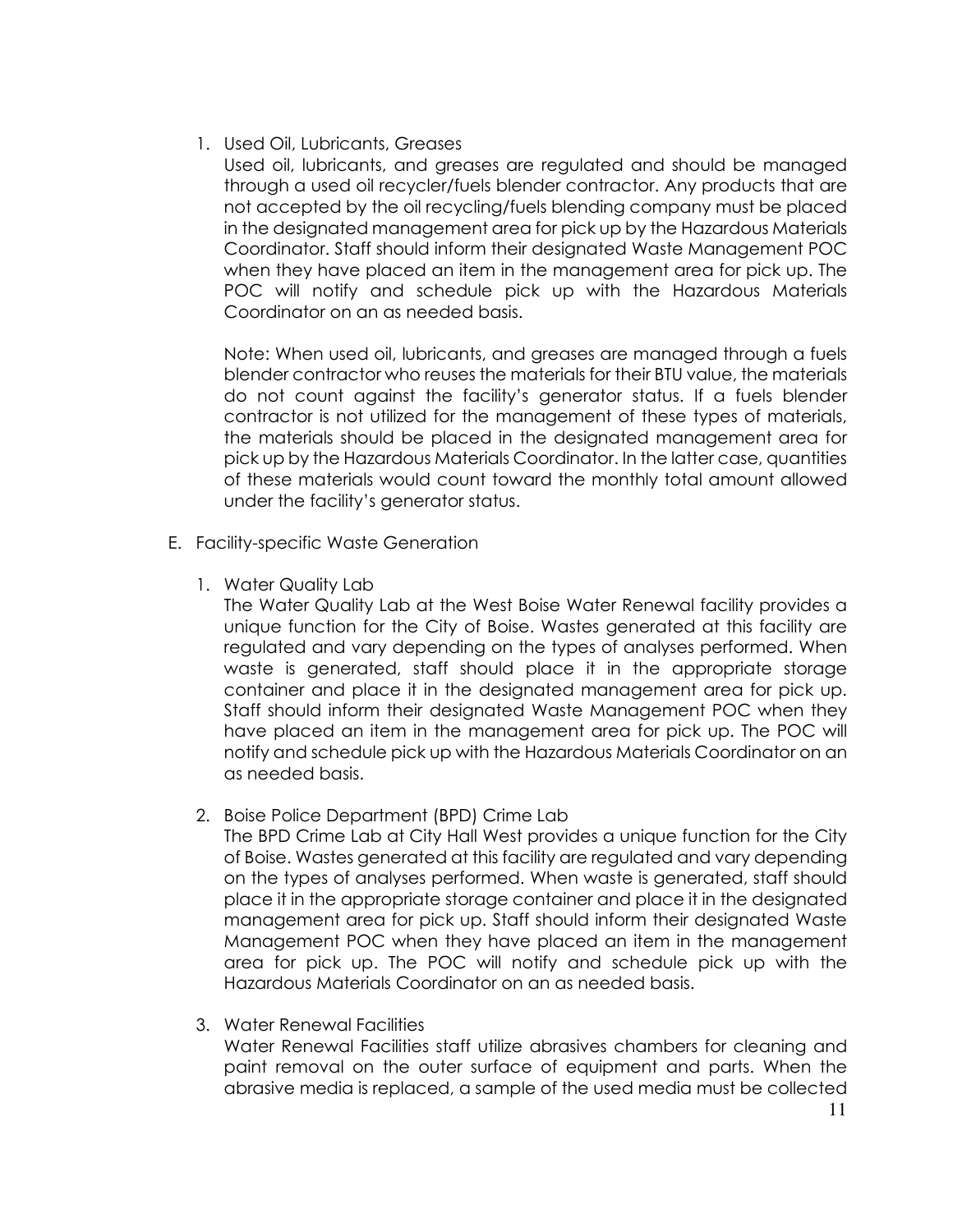for laboratory testing to determine whether the media characterizes as a hazardous waste (i.e., lead-containing waste). At least two (2) weeks prior to removing the media, the facility POC should contact the Hazardous Materials Coordinator and inform them of the event. It is the responsibility of the Public Works Hazardous Materials Coordinator to gather the appropriate sampling containers, etc. and coordinate the onsite sampling of the media with the Facility POC. The Public Works Hazardous Materials Coordinator will be responsible for shipping/transporting the samples to the testing laboratory and coordinating communication with them. Spent media should be stored in an appropriate container in the designated facility management area until characterization results are available. Management of the spent media will proceed accordingly based on analytical results.

4. In-process Chemicals

Chemicals purchased for in-process uses should be completely used up. If in-process chemical changes are under consideration, facility management and other appropriate staff (e.g., Public Works Engineering for Public Works facilities) should adhere to their department's procedures (e.g., For Public Works, this is outlined in the Public Works Operations Asset Management Policy and inform the Hazardous Materials Coordinator who can assist with identifying possible waste management implications. To avoid waste management of large quantities of in-process chemicals, water renewal facility chemical supply contracts should include a distributor takeback clause for unused containers.

## V. ANNUAL REVIEW OF POLICY/TRAINING

Facility Management and Supervisors are responsible for reviewing this policy at least once each year with staff. Facility Management can request training assistance from the Hazardous Materials Coordinator as well as Risk and Safety in Human Resources.

### VI. REGULATORY IMPACTS

Improper handling and disposal of regulated waste can have significant environmental and regulatory impacts. Staff should work to minimize the generation of waste to the greatest extent practical and ensure compliance with applicable local, state, and federal regulations for proper waste management/disposal.

#### VII. COVERED EMPLOYMENT CLASSIFICATIONS

This policy applies to hiring and employment decisions affecting all job classifications, including regular, temporary, part-time, and seasonal positions. These restrictions also are applicable when assigning, transferring, or promoting an employee.